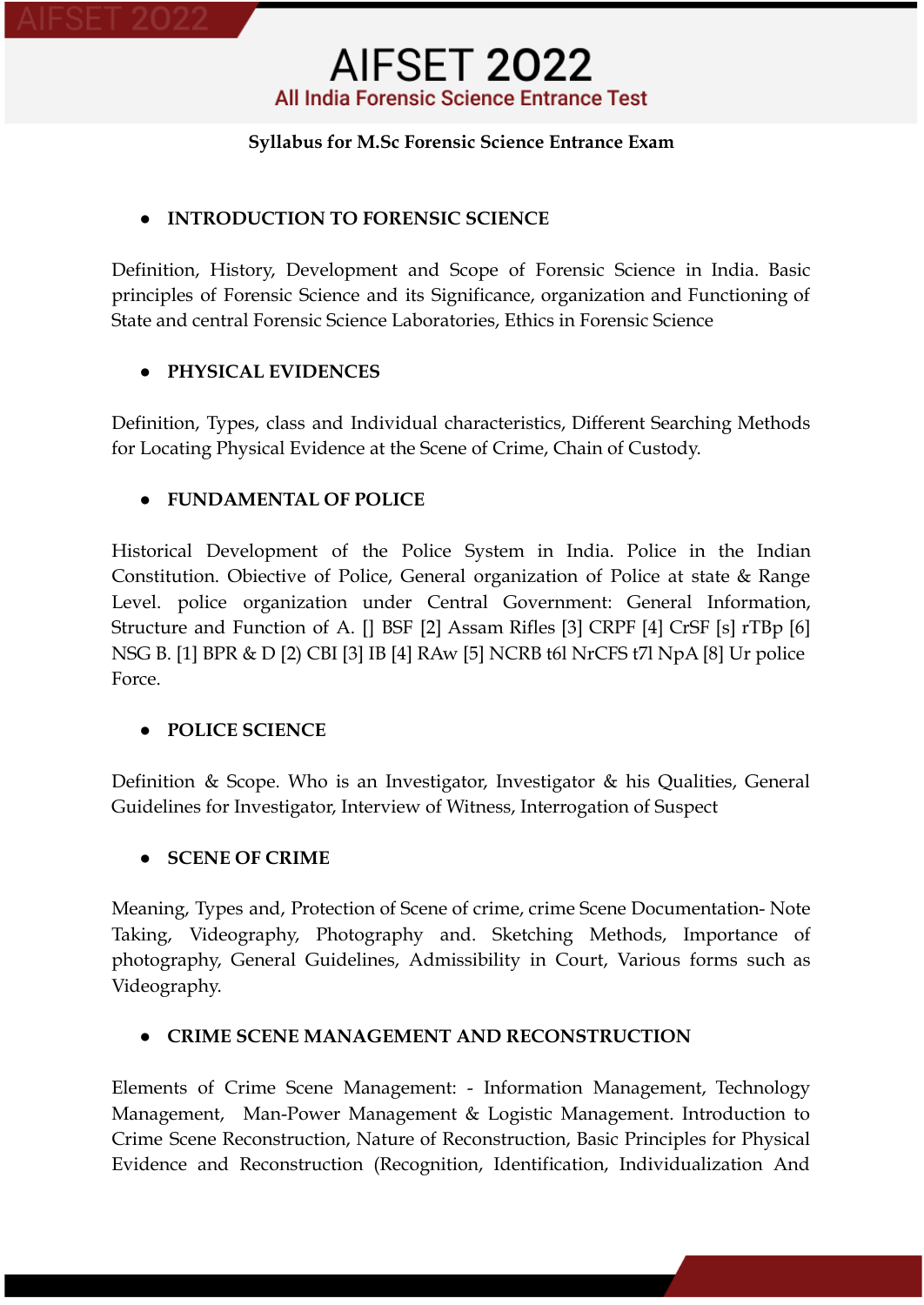Reconstruction), Stages in Reconstruction,Types of Reconstruction, Pattern Evidence in Reconstruction (Bloodstain Pattern Analysis for Reconstruction, Glass Fracture Patterns, Fire Bum Patterns, Tire and Skid Mark Pattems), Writing A Reconstruction Report.

## **● FINGER PRINTS, DOCUMENTS AND OTHER IMPRESSIONS**

Fingerprints: History, Types of Fingerprints, Type of FingerPrint patterns, Different classifications, Location and Preservation of Fingerprints, Development of Latent prints by Physical and Chemical Methods, Matching of Fingerprints.

Documents: Definition of Questioned Documents, Types of Documents, Types of Writing Instruments their characteristics and Examination, Paper and its Examination, Basic Tools needed for Forensic Document Examination- Ultraviolet, Visible, Infrared, and Fluorescence Spectroscopy, Photomicrography,, Microphotography, Visible Spectral Comparator, Electrostatic Detection Apparatus.

Hand Writing: Hand Writing and its Characteristics, Factors Affecting Hand Writing, Samples for Comparison, Comparison of Hand Writings, Disguised and Indented Writings and their Detection, Typed and Computer Generated Documents, their Comparison, Alteration in Documents and their Detection, Foot & Shoe Prints, Methods of their Preservation and Examination, Tyre Marks and Track Marks and their Examination.

## **● FORENSIC BIOLOGY AND SEROLOGY**

Brief Description and Function of the Human Digestive System, Respiratory System, Circulatory System. Nervous System. Reproductive System. Structure, Composition and Examination of biological fluids like- Blood and Bloodstains,Seminal stains, Saliva, Urine, Pus, Feces etc

Hair and Fiber: Hair Anatomy, Collection, Examination of Hairs from Animal and Human Origin. Types ofFiber and their Properties, Examination etc.

Forensic Botany: introduction, Nature & Scope, Woods & their Identification and Matching, Diatoms and their Forensic Significance in Drowning Cases, Study and Identification of Pollen grains.

D N A: Structure of DNA, Polymorphism in DNA, General idea about RFLP and PCR Methods of Biological Fluid Analysis, Merits and Demerits of RFLP and PCR Advanced Methods for Forensic DNA Examination etc.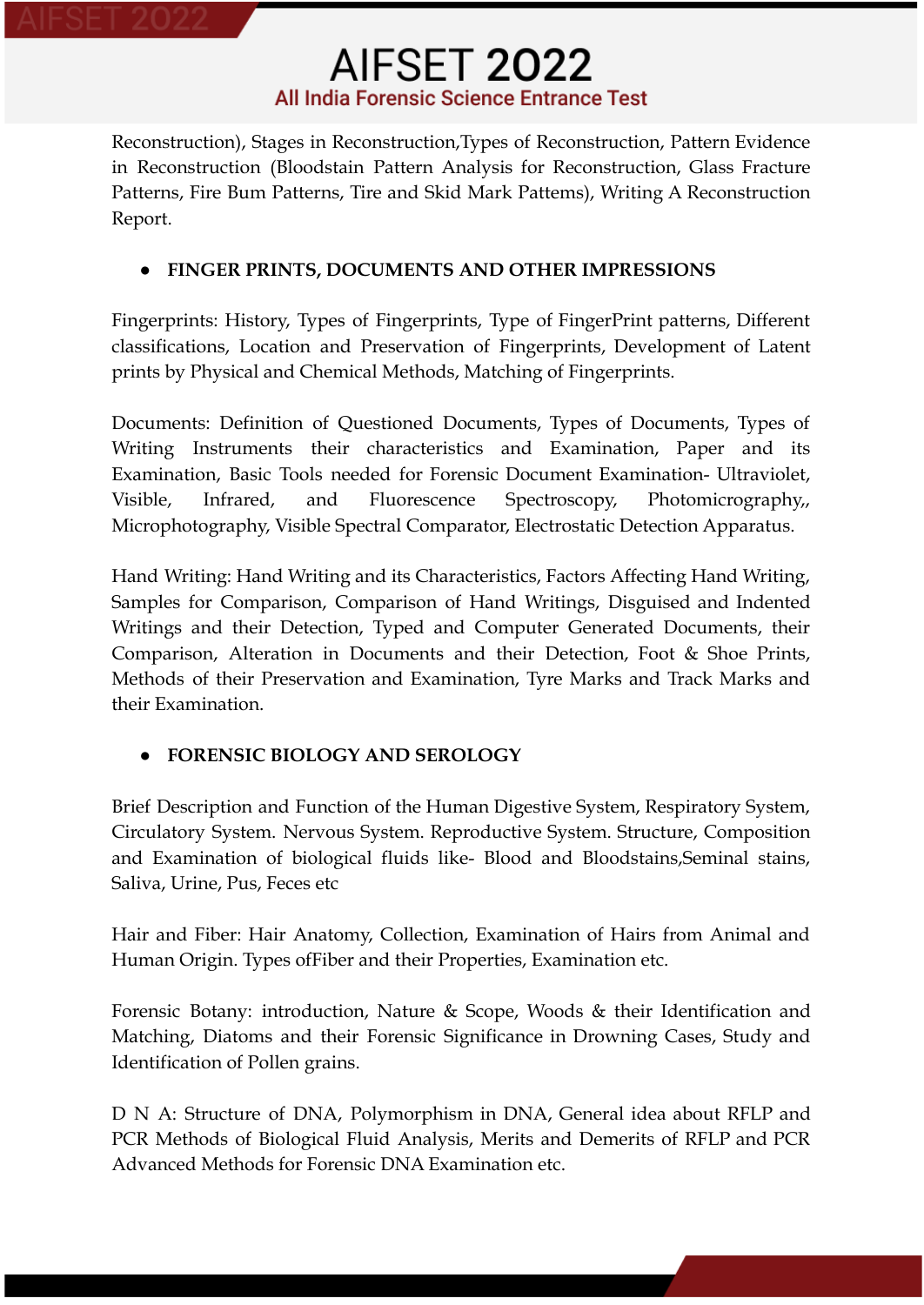## **● CHEMICAL SEPARATION AND INSTRUMENTAL TECHNIQUES**

General Understanding Of: Distillations, Sublimation, Crystallization, Solvent Extraction.

Chromatographic Techniques: Definition, Different Classification like- According to Mode, Principle, Stationary Phase, etc., brief idea about Column Chromatography, Paper Chromatography, Thin Layer Chromatography, Gas Liquid Chromatography, Liquid Chromatography, Hyphenated Chromatography As- LC-MS, GG-MS etc.

Electromagnetic Spectrum &. Spectroscopic Methods - Principle, Apparatus, Procedure & Importance: Emission Spectroscopy, Atomic Absorption Spectroscopy, UV Spectroscopy, Electron Spectroscopy, Raman Spectroscopy, IR & FTIR Spectroscopy.

General Idea About: Neutron Activation Analysis, Mass Spectrometry.

Electrophoresis- Principle, Types, Equipment and processing, Immune electrophoresis, Analysis of Proteins by electrophoresis and their detection.

### **● FORENSIC MEDICINE**

Meaning And Scope, Identification of a Person: Through all Factors in Fixing Identity, post-Mortem Examination (Autopsy) (Types of Autopsy, objectives, procedures), Meaning & Modes of Death, and their characteristics, Signs of Death and post-Mortem changes. wounds and their characteristics, Injuries due to Heat, Lighting, Electricity and Radiation, Firearm Injuries,Differentiation between Ante-Mortem and Post-Mortem Wounds.

### **● FORENSIC TOXICOLOGY AND DRUG ANALYSIS**

Poison and types of Poisoning, Action of Poison, Factors Modifying the Action if poison,Extraction, Isolation and clean-Up Procedures- For Non-volatile organic poison, volatile Poisons, Toxic cations or Metallic Poisons, Toxic Anions From viscera, Drugs, Botanical Evidence, Biological Evidence etc.

General idea and Examination of opium, Semi - Synthetic opiates, cannabis Drugs Such as Bhang, Ganja And charas, LSD And Amphetamine, Important Benzodiazepines, Phenothiazines, Barbiturates Etc. Animal Poisons Like Snake, cantharides, Bees, wasp etc.